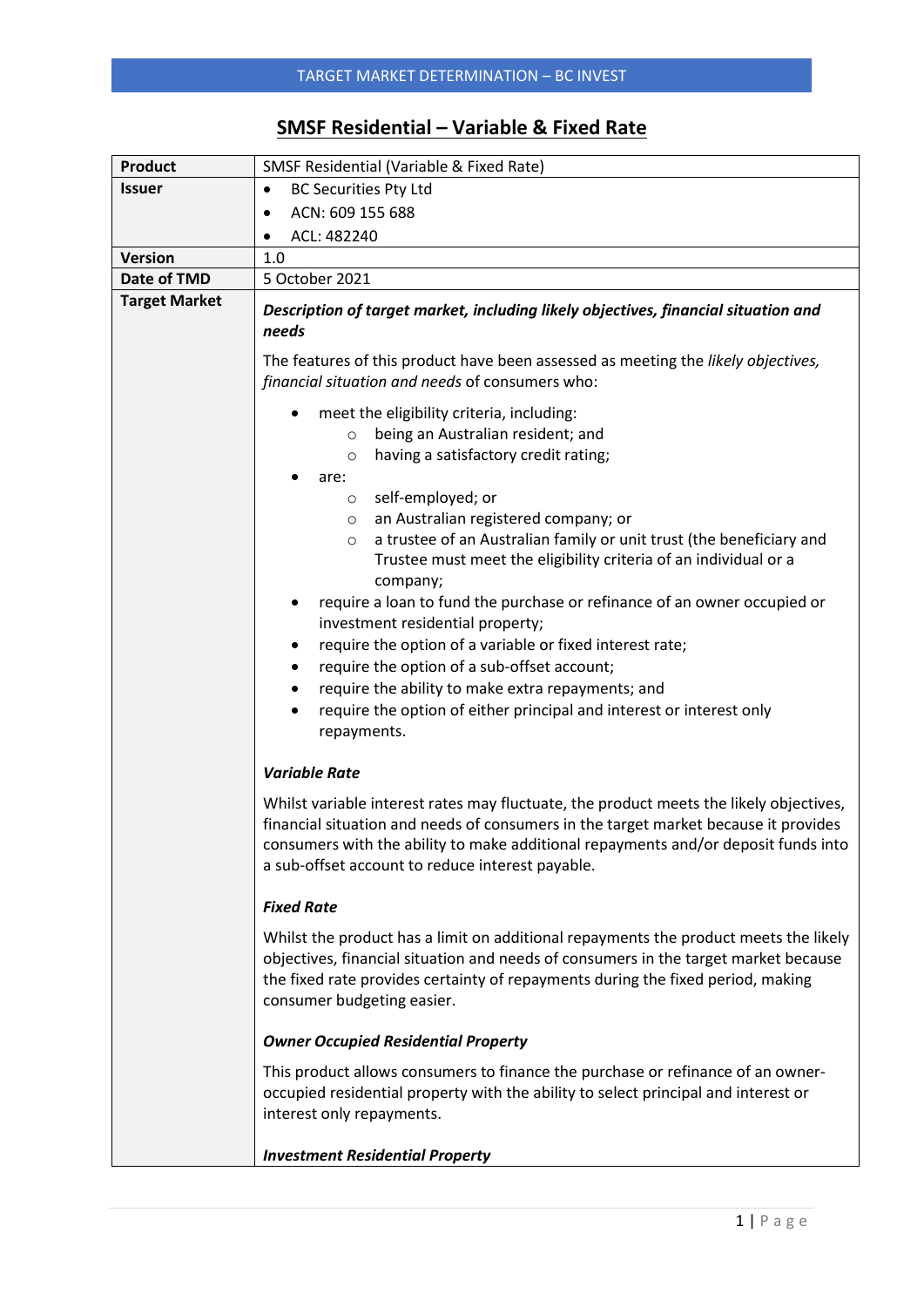|                                          | This product allows consumers to finance the purchase or refinance of an<br>investment property to earn rental income whilst providing consumers with the<br>and build equity or interest only for tax purposes.                                                                            | ability to select principal and interest repayments in order to reduce the overall debt |  |  |  |  |
|------------------------------------------|---------------------------------------------------------------------------------------------------------------------------------------------------------------------------------------------------------------------------------------------------------------------------------------------|-----------------------------------------------------------------------------------------|--|--|--|--|
| <b>Product</b><br><b>Description</b>     | <b>Key Attributes</b>                                                                                                                                                                                                                                                                       |                                                                                         |  |  |  |  |
|                                          | Security property                                                                                                                                                                                                                                                                           | Residential                                                                             |  |  |  |  |
|                                          | Maximum loan term                                                                                                                                                                                                                                                                           | 30 years                                                                                |  |  |  |  |
|                                          | Maximum LVR                                                                                                                                                                                                                                                                                 | 75%                                                                                     |  |  |  |  |
|                                          | Minimum loan amount                                                                                                                                                                                                                                                                         | \$50,000                                                                                |  |  |  |  |
|                                          | Maximum loan amount                                                                                                                                                                                                                                                                         | \$2,500,000                                                                             |  |  |  |  |
|                                          | Maximum single borrower exposure                                                                                                                                                                                                                                                            | \$3,000,000                                                                             |  |  |  |  |
|                                          | Repayment type                                                                                                                                                                                                                                                                              | Principal & Interest<br>$\bullet$                                                       |  |  |  |  |
|                                          |                                                                                                                                                                                                                                                                                             | Interest Only<br>$\bullet$                                                              |  |  |  |  |
|                                          | Fixed rate options                                                                                                                                                                                                                                                                          | $1 - 5$ years                                                                           |  |  |  |  |
|                                          | Interest only premium                                                                                                                                                                                                                                                                       | Yes                                                                                     |  |  |  |  |
|                                          | Maximum IO period                                                                                                                                                                                                                                                                           | 5 years                                                                                 |  |  |  |  |
|                                          | Fixed rate premium                                                                                                                                                                                                                                                                          | Yes (varies by years)                                                                   |  |  |  |  |
|                                          | Offset account                                                                                                                                                                                                                                                                              | Yes                                                                                     |  |  |  |  |
|                                          | Offset account premium                                                                                                                                                                                                                                                                      | Yes                                                                                     |  |  |  |  |
|                                          | Redraw                                                                                                                                                                                                                                                                                      | <b>No</b>                                                                               |  |  |  |  |
|                                          | Liquidity test                                                                                                                                                                                                                                                                              | 7.5% of loan amount (all LVR's)                                                         |  |  |  |  |
|                                          | Net asset test                                                                                                                                                                                                                                                                              | Minimum of \$120,000                                                                    |  |  |  |  |
|                                          | Security location                                                                                                                                                                                                                                                                           | Metro & non-metro considered                                                            |  |  |  |  |
|                                          | Security                                                                                                                                                                                                                                                                                    | 1 <sup>st</sup> registered real property mortgage                                       |  |  |  |  |
|                                          | Additional repayments - variable rate                                                                                                                                                                                                                                                       | Unlimited                                                                               |  |  |  |  |
|                                          | Additional repayments - fixed rate                                                                                                                                                                                                                                                          | Maximum of \$20,000 p.a.                                                                |  |  |  |  |
|                                          | Corporate trustee                                                                                                                                                                                                                                                                           | Yes                                                                                     |  |  |  |  |
|                                          | Individual trustee                                                                                                                                                                                                                                                                          | No                                                                                      |  |  |  |  |
|                                          | Settlement fee                                                                                                                                                                                                                                                                              | Payable                                                                                 |  |  |  |  |
|                                          | Legal fee                                                                                                                                                                                                                                                                                   | Payable<br>Payable                                                                      |  |  |  |  |
|                                          | Annual package fee                                                                                                                                                                                                                                                                          |                                                                                         |  |  |  |  |
|                                          | Discharge fee                                                                                                                                                                                                                                                                               | Payable                                                                                 |  |  |  |  |
|                                          | <b>Lender Protection Fee</b><br>Payable if LVR 75%-80%                                                                                                                                                                                                                                      |                                                                                         |  |  |  |  |
|                                          | Classes of consumers for whom the product may not be suitable                                                                                                                                                                                                                               |                                                                                         |  |  |  |  |
|                                          | This product may not be suitable for consumers who                                                                                                                                                                                                                                          |                                                                                         |  |  |  |  |
|                                          | do not meet the issuer's eligibility criteria;<br>٠                                                                                                                                                                                                                                         |                                                                                         |  |  |  |  |
|                                          | are Australian non-resident and/or Expat customers; and<br>٠<br>are financing a commercial property.<br>$\bullet$                                                                                                                                                                           |                                                                                         |  |  |  |  |
|                                          |                                                                                                                                                                                                                                                                                             |                                                                                         |  |  |  |  |
| <b>Distribution</b><br><b>Conditions</b> |                                                                                                                                                                                                                                                                                             |                                                                                         |  |  |  |  |
|                                          | The following distribution channels and conditions have been assessed as being<br>appropriate to direct the distribution of the product to the target market:<br>Mortgage Managers - must be authorised to distribute this product under a<br>Mortgage Origination and Management Agreement |                                                                                         |  |  |  |  |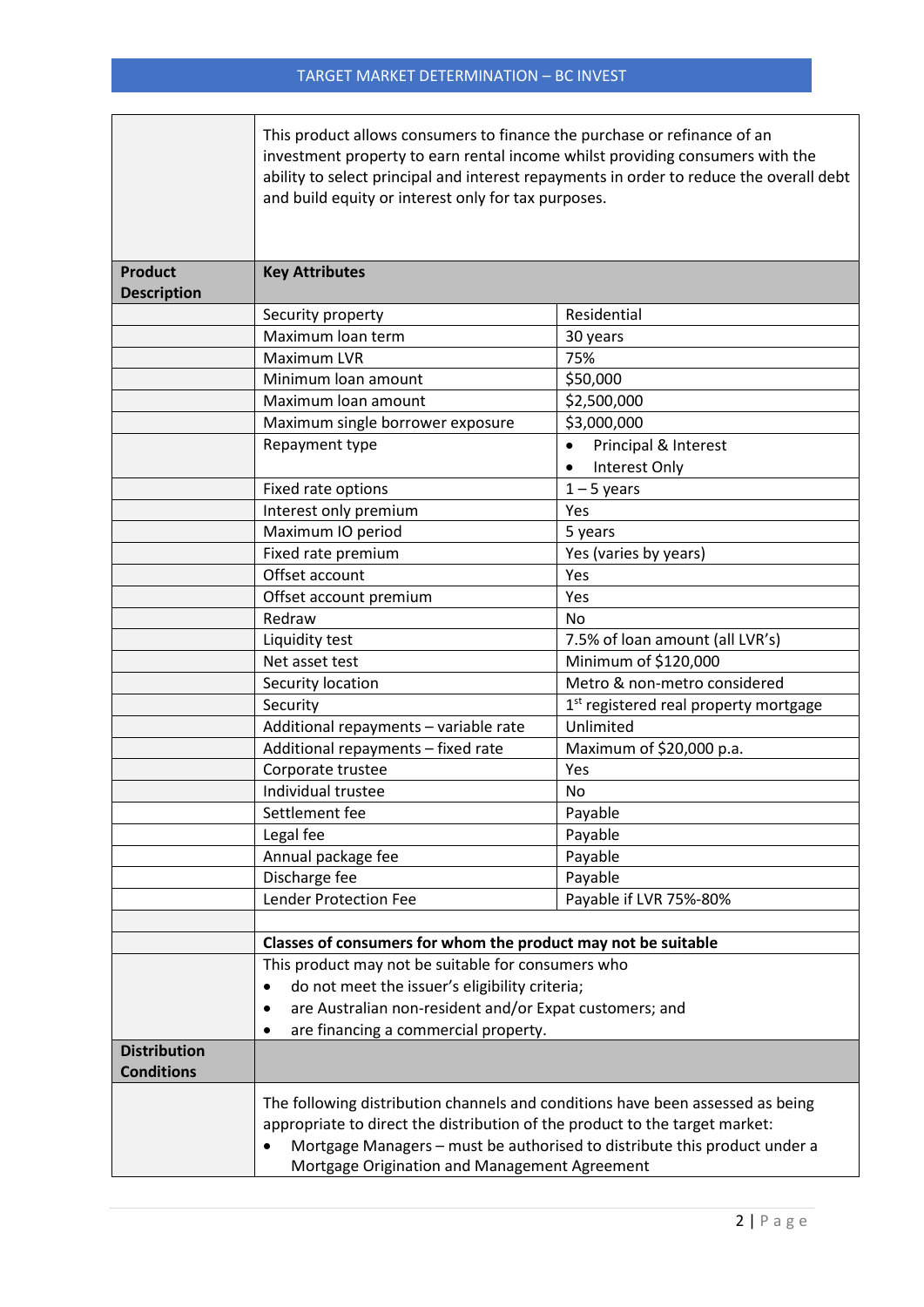## TARGET MARKET DETERMINATION – BC INVEST

|                                                                                        | Mortgage brokers (subject to BID) - must be accredited by BC Invest to<br>$\bullet$<br>distribute this product                                                                                                                                                                                                                                                                                                                                                                                                                                                                                                                                                                                                                                                                                                                                                                                                                                                                                                                                                                                    |                                                                                                                            |  |                                                       |  |
|----------------------------------------------------------------------------------------|---------------------------------------------------------------------------------------------------------------------------------------------------------------------------------------------------------------------------------------------------------------------------------------------------------------------------------------------------------------------------------------------------------------------------------------------------------------------------------------------------------------------------------------------------------------------------------------------------------------------------------------------------------------------------------------------------------------------------------------------------------------------------------------------------------------------------------------------------------------------------------------------------------------------------------------------------------------------------------------------------------------------------------------------------------------------------------------------------|----------------------------------------------------------------------------------------------------------------------------|--|-------------------------------------------------------|--|
|                                                                                        | The distribution channels and conditions are appropriate because our distributors                                                                                                                                                                                                                                                                                                                                                                                                                                                                                                                                                                                                                                                                                                                                                                                                                                                                                                                                                                                                                 |                                                                                                                            |  |                                                       |  |
|                                                                                        | are:<br>subject to a higher duty under BID (mortgage brokers) to ensure that the<br>$\bullet$<br>product is in the best interests of the particular consumer<br>provided with detailed product specifications to enable assessment of customer<br>$\bullet$                                                                                                                                                                                                                                                                                                                                                                                                                                                                                                                                                                                                                                                                                                                                                                                                                                       |                                                                                                                            |  |                                                       |  |
|                                                                                        | suitability and eligibility;<br>trained on the BC Credit Policy to support the introduction of customers and<br>$\bullet$<br>loan proposals that are consistent with this TMD and within our Credit Policy<br>eligibility criteria;                                                                                                                                                                                                                                                                                                                                                                                                                                                                                                                                                                                                                                                                                                                                                                                                                                                               |                                                                                                                            |  |                                                       |  |
|                                                                                        | applications submitted by the Distribution partners include a Cover Sheet, Credit<br>$\bullet$<br>Notes and recommendation for consideration by the BC Invest Credit Officer;<br>each application is assessed to ensure the application and customers eligibility<br>$\bullet$<br>and situation is appropriate for the loan applied for and consistent with this<br>TMD; and                                                                                                                                                                                                                                                                                                                                                                                                                                                                                                                                                                                                                                                                                                                      |                                                                                                                            |  |                                                       |  |
|                                                                                        | loan applications are not accepted from distribution channels that are not<br>$\bullet$<br>formally authorised by the issuer.                                                                                                                                                                                                                                                                                                                                                                                                                                                                                                                                                                                                                                                                                                                                                                                                                                                                                                                                                                     |                                                                                                                            |  |                                                       |  |
| <b>Review Triggers</b>                                                                 |                                                                                                                                                                                                                                                                                                                                                                                                                                                                                                                                                                                                                                                                                                                                                                                                                                                                                                                                                                                                                                                                                                   |                                                                                                                            |  |                                                       |  |
| <b>Review Periods</b><br><b>Distribution</b><br><b>Information</b><br><b>Reporting</b> | The following review triggers would reasonably suggest that the TMD may no longer<br>be appropriate:<br>A significant dealing of the product to consumers outside the target market<br>occurs;<br>A consistent and regular number of complaints are received from consumers in<br>$\bullet$<br>relation to the product;<br>Material changes are made to the product specification, including features, fees<br>$\bullet$<br>and BC Credit Policy will trigger a review of the product TMD;<br>There are high rates of refinance from BC Invest for this product;<br>$\bullet$<br>There are high default rates; and<br>$\bullet$<br>There are material regulatory changes or updated regulator guidance that may<br>$\bullet$<br>affect the TMD.<br><b>First Review</b><br>September 2021<br>Annually (end March each year)<br>Review period<br>Within 10 business days of the<br><b>Trigger Review</b><br>identification of a trigger event<br>The following information must be provided to us by distributors who engage in<br>retail product distribution conduct in relation to this product: |                                                                                                                            |  |                                                       |  |
| <b>Requirements</b>                                                                    |                                                                                                                                                                                                                                                                                                                                                                                                                                                                                                                                                                                                                                                                                                                                                                                                                                                                                                                                                                                                                                                                                                   | <b>Description</b>                                                                                                         |  |                                                       |  |
|                                                                                        | <b>Type of Information</b><br>Specific complaints                                                                                                                                                                                                                                                                                                                                                                                                                                                                                                                                                                                                                                                                                                                                                                                                                                                                                                                                                                                                                                                 |                                                                                                                            |  | <b>Reporting Period</b><br>As soon as practicable and |  |
|                                                                                        |                                                                                                                                                                                                                                                                                                                                                                                                                                                                                                                                                                                                                                                                                                                                                                                                                                                                                                                                                                                                                                                                                                   | Details of the complaint,<br>including name and<br>contact details of<br>complainant and<br>substance of the<br>complaint. |  | within 10 business days of                            |  |
|                                                                                        |                                                                                                                                                                                                                                                                                                                                                                                                                                                                                                                                                                                                                                                                                                                                                                                                                                                                                                                                                                                                                                                                                                   |                                                                                                                            |  | receipt of complaint.                                 |  |
|                                                                                        |                                                                                                                                                                                                                                                                                                                                                                                                                                                                                                                                                                                                                                                                                                                                                                                                                                                                                                                                                                                                                                                                                                   |                                                                                                                            |  |                                                       |  |
|                                                                                        | <b>General information</b>                                                                                                                                                                                                                                                                                                                                                                                                                                                                                                                                                                                                                                                                                                                                                                                                                                                                                                                                                                                                                                                                        | Number complaints                                                                                                          |  | Every 6 months (end                                   |  |
|                                                                                        | about complaints                                                                                                                                                                                                                                                                                                                                                                                                                                                                                                                                                                                                                                                                                                                                                                                                                                                                                                                                                                                                                                                                                  |                                                                                                                            |  | September & March)                                    |  |